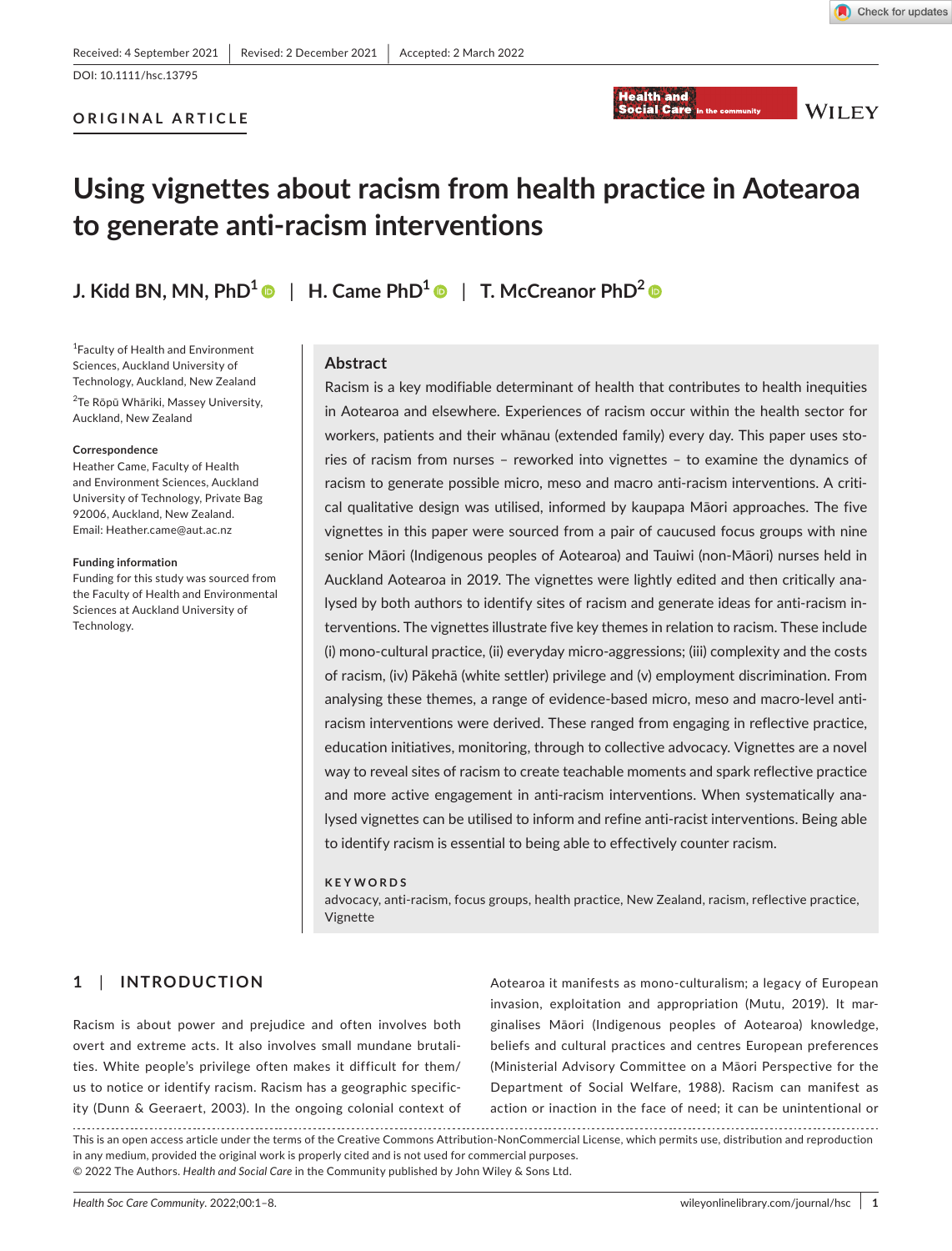**2 WILEY Health and <b>Care** in the community **and all and and all and and analyzing the community of the community of the community of the second care in the community of the second care in the community of the second c** 

wilfully enacted. The negative outcomes occur either way aggregate over lifetimes and aggregating across populations as racial disparities in crucial domains of life: health, education, income, inclusion and social status.

Three key types of racism are discussed in this paper: (i) personally mediated, (ii) cultural and (iii) institutional racism. Personally mediated racism is exemplified in prejudicial attitudes, beliefs, norms, behaviours and practices such as verbal abuse and micro-aggressions (Jones, 2000). Cultural racism manifests as a racist ideology that can shape meaning and knowledge, and frame policy (McCreanor, 2009). Cultural racism is often fuelled by deficit discourses perpetuated by the mass media; it can manifest as monocultural practice. Institutional racism is about structures and systems and represents '…a pattern of differential access to material resources, cultural capital, social legitimation and political power that disadvantages one group while advantaging another' (Came et al., 2019, p. 62).

Racism is widely recognised as a modifiable determinant of health (Paradies et al., 2015). It has been linked to violence, compromised access to health care, employment, housing, chronic stress and poor mental health (Alang, 2019). Racism has long been recognised as a breach of Te Tiriti o Waitangi; the founding document of the colonial state of New Zealand. Recently, key agencies in the health sector (the Ministry of Health and the Health Quality and Safety Commission) and the Waitangi Tribunal (2019) report, are recognising the challenge of institutional racism in the health sector. The Waitangi Tribunal is a permanent judicial mechanism for hearing and settling alleged breaches of Te Tiriti o Waitangi.

Given the geographic specificity of racism (Dunn & Geeraert, 2003) localised solutions are required to address the systemic problem of racial discrimination in all its forms. Upholding Te Tiriti o Waitangi has always been a multi-level strategy to disrupt racism within the health system in Aotearoa (Berghan et al., 2017). Some argue that the development of Māori health providers in the 1990s was an expression of tino rangatiratanga (absolute authority) and a strategy to uphold Te Tiriti and disrupt racism.

Kawa whakaruruhau or cultural safety developed by Irihapeti Ramsden (2002) has been influential in promoting engagement with Te Tiriti o Waitangi. It has become embedded in tertiary curriculum and competency documents encouraging health practitioners to learn about their culture and bring an analysis of power to their engagement with patients, whānau (extended families) and communities. It has been a global contribution from Aotearoa to the world (Wepa, 2015). Likewise, Linda Tuhiwai Smith's (2012) writings on decolonisation have been instrumental in shaping how we systematically divest colonial power from structures, systems, and knowledge in a multiplicity of domains.

The majority of anti-racism interventions have been ad hoc localised education interventions with limited evaluation of the effectiveness of this work (Rankine, 2014). Often anti-racism work in health is workplace specific or discipline specific and championed by a charismatic individual and not been sustainable. The 'war stories' of anti-racism are rarely written up so in short there is a paucity of research on anti-racism generally and within the health sector in Aotearoa (Margaret, 2002).

#### **What is known about this topic?**

- Health practitioners experience and witness racism everyday within the health system.
- Existing anti-racism efforts within the New Zealand health sector have been largely ad hoc and ineffective.
- Racism has a geographic specificity, which requires localised solutions.

#### **What this paper adds?**

- Vignettes of racism from health practice can be used to support practitioners to identity sites of racism.
- This analysis of the vignettes can then be used to generate localised micro, meso and macro-level anti-racism interventions.
- Mobilising health practitioners to engage in anti-racism within their sphere of influence could be a systemic response to racism in all its forms.

To localise anti-racism interventions health practitioners, need to be able to identify racism and generate anti-racism interventions. They need to know when and how to intervene. Using data from part of a wider study into anti-racism, this paper examines how vignettes can be used to identify local sites of racism and generate evidencebased anti-racism interventions.

## **2**  | **MATERIALS AND METHODS**

Vignettes are short scenarios, which allow the study of perceptions, beliefs and attitudes. They have been traditionally used in qualitative research to allow sensitive topics to be explored and influential variables to be elucidated (Hughes, 1998). Vignettes have also been used in health professional education (Hooper, 2014) to enhance understanding of clinical situations by providing access to patient's voice.

The vignettes in this paper were part of material gathered from a pair of caucused focus groups with senior Māori and Tauiwi (non-Māori) nurses in September 2019 at Auckland University of Technology in Aotearoa (Kidd et al., 2020). Participants were purposively recruited through the professional networks of the researchers to ensure information rich cases through social media and email. Four Tauiwi and five Māori nurses, were recruited to focus groups facilitated by (HC, SH and TM). Two participants were male the others female. The inclusion criteria included nurses with at least seven years of professional nursing experience.

Participants were asked peer-reviewed indicative questions about anti-racism praxis. Sessions were opened and closed with a karakia (blessing), recorded, transcribed and participants were able to review the transcripts. Focus groups lasted three hours including whanaungatanga (active relationship building). Relevant ethical committee approval was obtained from the institutional body (AUTEC).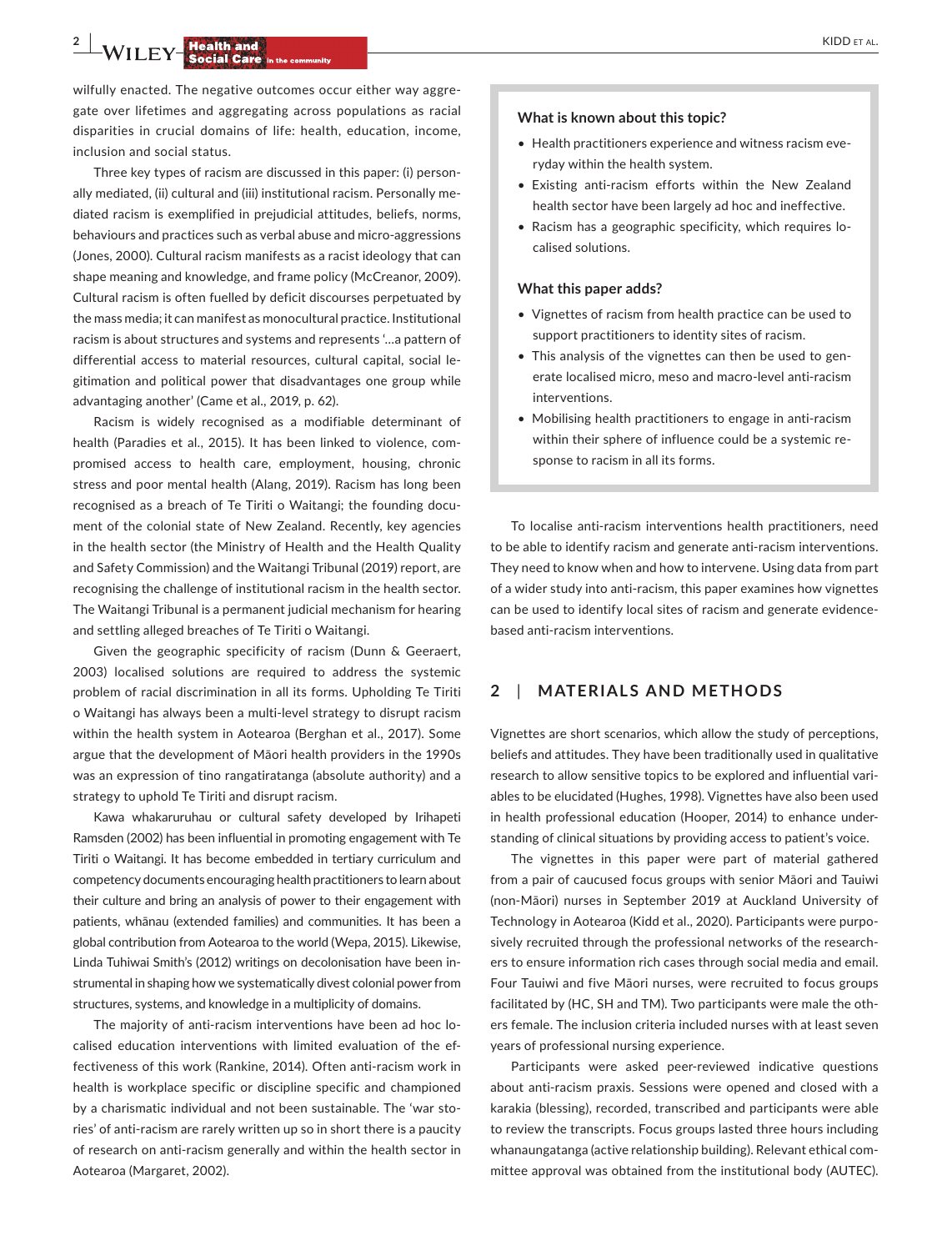The research team's conduct and practice were also informed by the kaupapa Māori ethical framework Te Ara Tika (Hudson, Milne, Reynolds, Russell, & Smith, 2010).

The vignettes were selected from the rich data set as they reflected a cross section of racism experienced by nurses within the sample. The vignettes were lightly edited for clarity and pseudonyms introduced. Two authors (HC and JK) reviewed the vignettes and, drawing on their respective lived experience of racism and longstanding involvement in anti-racism generated evidence-based antiracism interventions pitched at micro, meso and macro levels.

The Māori and non-Māori authors are all critical scholars and have close associations with the health sector.

# **3**  | **FINDINGS**

The selected vignettes illustrate key themes in relation to racism. These include (i) mono-cultural practice, (ii) everyday microaggressions; (iii) complexity and the costs of racism, (iv) Pākehā (white settler) privilege and (v) employment discrimination.

## **3.1**  | **Vignette #1 – Mono-cultural practice**

*I had this young [Māori] guy, Rangi, who had a lot of complaints about his involvement with the mental health services. He explained everything in relation to Te Ao Māori (the Māori world). In his initial assessment he said he'd like to put his wairua (Māori spirit) out on the table and let them analyse it from all sides. The way he describes things was taken as evidence of his psychosis. I think he probably had psychosis but not to the level they thought. He described everything through metaphor. He had never once had a cultural support person nor was ever directed to Māori mental health services. He talked about only ever seeing white doctors*.

Wairua is central and essential to holistic wellbeing (Marsden, 2003). While a complex and culturally embedded concept, wairua is somewhat aligned with Western notions of spirituality or the soul but also encompasses the life force and the interconnectedness of all living entities (Valentine et al., 2017). It is unacceptable from a Māori worldview to not consider wairua when engaging in treatment planning.

Ideally when accessing health services Rangi should have had the option of working with someone with the same cultural background and/or someone with dual clinically and culturally competencies (Jansen et al., 2008). Despite the Ministry of Health's (2018) long stated commitment to growing the Māori workforce, Māori remain proportionally under represented across all key health disciplines (Waitangi Tribunal, 2019). Racism in the 'mainstream' schooling system and the Academy continue to present significant barriers to the achievement of equitable educational outcomes, which impacts on the quantity of Māori graduates (McAllister et al., 2019).

 $\frac{1}{2}$   $\frac{1}{2}$   $\frac{1}{2}$   $\frac{1}{2}$   $\frac{1}{2}$   $\frac{1}{2}$   $\frac{1}{2}$   $\frac{1}{2}$   $\frac{1}{2}$   $\frac{1}{2}$   $\frac{1}{2}$   $\frac{1}{2}$   $\frac{1}{2}$   $\frac{1}{2}$   $\frac{1}{2}$   $\frac{1}{2}$   $\frac{1}{2}$   $\frac{1}{2}$   $\frac{1}{2}$   $\frac{1}{2}$   $\frac{1$ 

This vignette shows the practitioners' limited engagement with Te Ao Māori illustrated by their misuse of the request by Rangi to engage at a wairua level and their further misunderstanding of his use of metaphor. The health professionals not only have exposed their mono-cultural practice but have also been failed by curriculum designers of their academic qualifications, their tertiary teachers, the registration body of their profession, their line manager, senior colleagues and mentors, all of whom could have intervened.

# **3.2**  | **Vignette #2 – Everyday micro-aggressions**

*We just did some focus groups recently and one of the women was saying that when she goes to see her specialist he can never say her name. He literally never calls her by her name, but when she goes with her Pākehā friend, the specialist goes "oh hello Julie." So her name is [Mere] which is a really simple Māori name but he never calls her by her name. That really annoyed her*.

Micro-aggressions are commonplace verbal or behavioural indignities that communicate derogatory inflections, slights and insults towards marginalised groups (Sue, 2010). Alang (2019) argued poor treatment and micro-aggressions by health practitioners and institutions impact on health behaviours including future decisions about seeking treatment. Mispronunciation of names is a common microaggression (Pérez, 2007) which is dismissive, uncaring and culturally disrespectful, acting as a barrier to building an effective clinical relationship. Not attempting to pronounce a patient's name, as in this vignette, is equally problematic.

Micro-aggressions have a compounding effect on the health of those targeted. In colonial contexts Indigenous peoples are often forced to navigate the intergenerational impacts of the historic trauma of colonisation (Reid et al., 2014). The old adage 'sticks and stones may break your bones, but names will never hurt you' is inaccurate. Over time micro-aggressions have a biological effect on the person being targeted. Geronimus (1992) describes this effect as 'weathering', literally the premature aging or sickening of the body of the person/people targeted by racism.

# **3.3**  | **Vignette #3 - Complexity and the costs of racism**

*We had [Hirini] recently, who has spina bifida. He was 20 years old. Hirini has lost practically all function to one limb and so he's falling over all the time. He came in with this massive graze. [It was] just gross. I asked, "Why haven't you had the surgery?." He goes, "Oh they won't. The neurosurgeon said he will no longer accept referrals for me." I'm like, "Why not?" And Hirini said, "Because my family used to be homeless. We were always moving in and out of DHB (district health boards) areas, so*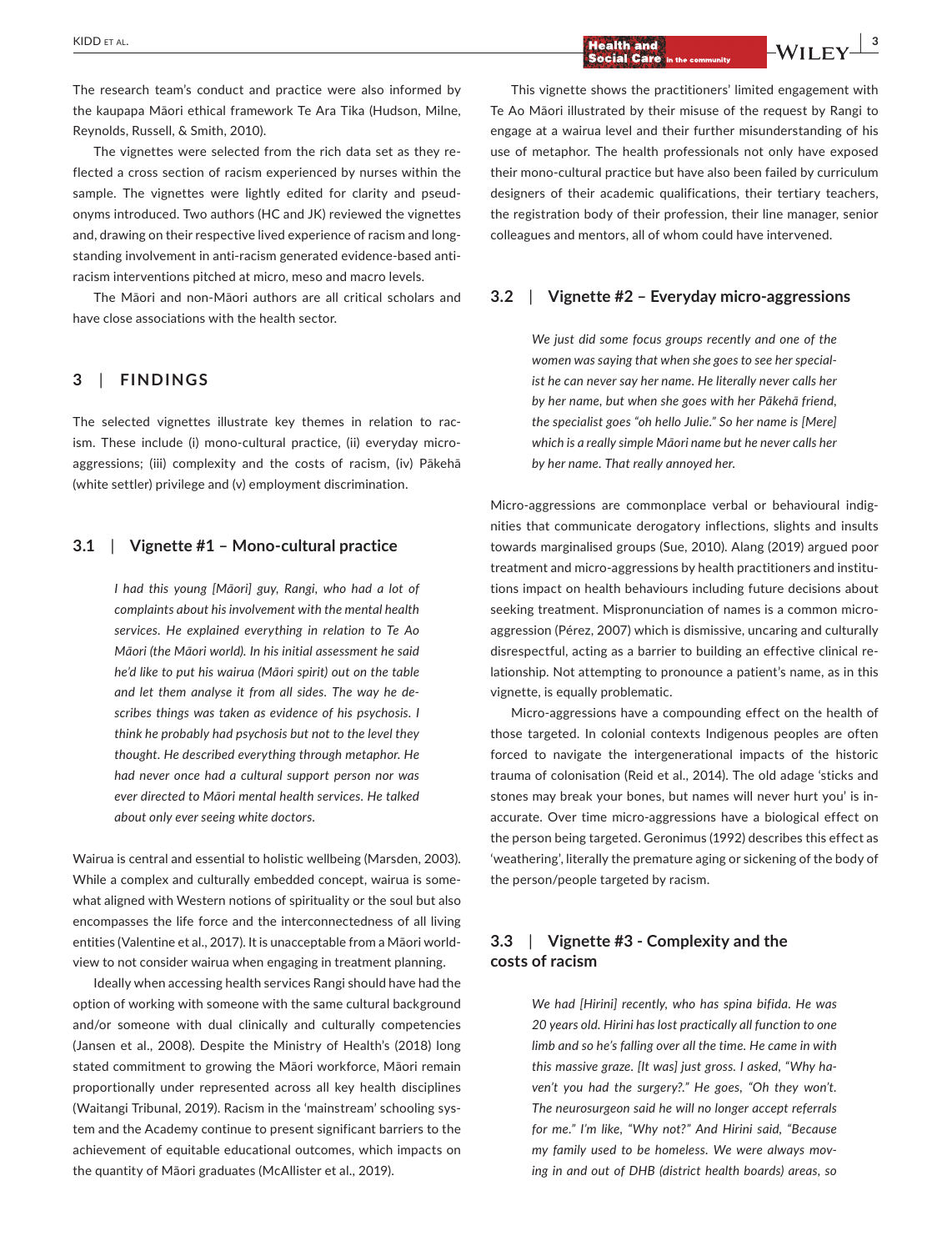*we didn't have an address to send letters to. Every time we had an appointment, we weren't there. So they said, "You've DNA'd (did not attend) too many times so you're never allowed to have surgery." Hirini ended up like getting septic arthritis from a fall and was in the hospital for several weeks*.

Māori often live in circumstances that include significant health risks. This is a legacy of colonisation and the impact of systemic racism within the education, criminal justice and employment systems (Peters & Christensen, 2016). This has cascading effects with the average Māori household income in 2013 being \$22,500 (Statistics New Zealand, 2013). This is significantly below the current living wage (\$46,500) (Living Wage Aotearoa New Zealand, 2017), which represents the real costs of essential family needs including energy, health, communication and education costs. Public policy needs to re-orientated so Māori enjoy equitable access to the determinants of health.

Many Māori receive inadequate access to health care. Using the New Zealand health survey data, Harris et al. (2019) have argued that racism, enacted by health professionals, contributes to differential access to, and quality of, healthcare. They see this as a major driver of ethnic health inequities. Alang (2019) maintains structures such as gender, gender identity, sexual orientation, education, socioeconomic position, and disability status are also linked to unmet need.

## **3.4**  | **Vignette #4 - Pākehā privilege**

*Our service has a contract to provide nursing cover into a Kura Kaupapa (Māori immersion school) attached to a marae (Māori meeting place). It is 100% Te Reo (Māori language) speaking and the only nurse they'll accept is someone who's can speak Te Reo fluently. So, the nurse discovered that the health needs in the school are massive. They identified the needs and went to the DHB (district health board) and said, "We need you to better resource our service so we can have more Te Reo speaking nurses." The DHB said, "Thank you for identifying the health needs we'll get our Pākehā public health nurses to come in." The Kura Kaupapa say, "That's not what we want." So even when the need is identified by the community the intervention ends up being decided upon by a Pākehā structure*.

The Waitangi Tribunal (2019) found a significant pattern of underfunding of Māori health services. In 2015/16 Māori providers received only 1.86% of Vote Health (Ministry of Health, 2017). This occurred despite Maori population levels being at 15%, and the disproportionately high Māori burden of disease (Marriott & Sim, 2014; Statistics New Zealand, 2013). A nationwide survey of public health providers by Came et al. (2017) identified inconsistent treatment of Māori health providers by Ministry of Health and DHB funders.

This vignette shows a funder disrespecting the core values of a Kura Kaupapa school by sending in non Te Reo speaking staff. After identifying unmet health needs the funder, invested in their own service, rather than investing in the existing Māori provider, invested additional resources in their own service. This speaks to the inherent conflict of interest within DHBs that are both a funder and provider of health services. Similar conflict of interests and examples of Pākehā privilege have been identified in the work of Came (2012) which examined institutional racism within policy making and contracting practices. Privilege is the other side of racism as when one group is being advantaged another is being disadvantaged.

At no point in this vignette is Te Tiriti o Waitangi, the founding document of the colonial state of New Zealand, upheld. This is a specific requirement of the health sector through the *New Zealand Public Health and Disability Act 2000*. It is unclear whether an equity analysis (Ministry of Health, 2004) has been undertaken or whether government procurement policy has been followed (Ministry of Economic Development, 2007).

## **3.5**  | **Vignette #5 - Employment discrimination**

*Māori often don't make it through the interview process. So we got a collective of us senior level nurses and we interviewed those ones that didn't get through. What it demonstrated was that we would have hired them. So why didn't they? This provided evidence to the leadership and so we were able to demonstrate that there was some level of bias*.

In 2018, Māori nurses made up 7.4% of the nursing workforce (Waitangi Tribunal, 2019). Likewise, in 2010, Māori made up 8.3% of senior managers across the public sector (State Services Commission, 2010). These figures do not match the ethnic proportion of Māori in the population, nor does they reflect the government's stated commitment to equal opportunities practices (State Services Commission, 1997). The Human Rights Amendment Act 2001 made it unlawful to discriminate in all aspects of employment: hiring, training, promotion, compensation, transfers and so forth.

This vignette shows the potential impact of the collective action of senior staff to challenge racism. Allegations of racism are harder to dismiss when evidence is presented demonstrating the unequal treatment. This vignette could be made into a formal complaint to the Human Rights Commission, whose brief it is to investigate breaches of anti-discrimination legislation. It also highlights the importance of Māori input into all aspects of recruitment. Human resources personnel need to be held to the same ethical and legal standards as health professionals they serve.

# **4**  | **DISCUSSION**

Anti-racism is an active commitment to upholding human rights, social justice and racial equity. It is both the art and science of engaging with people, systems, policies and practices to reconfigure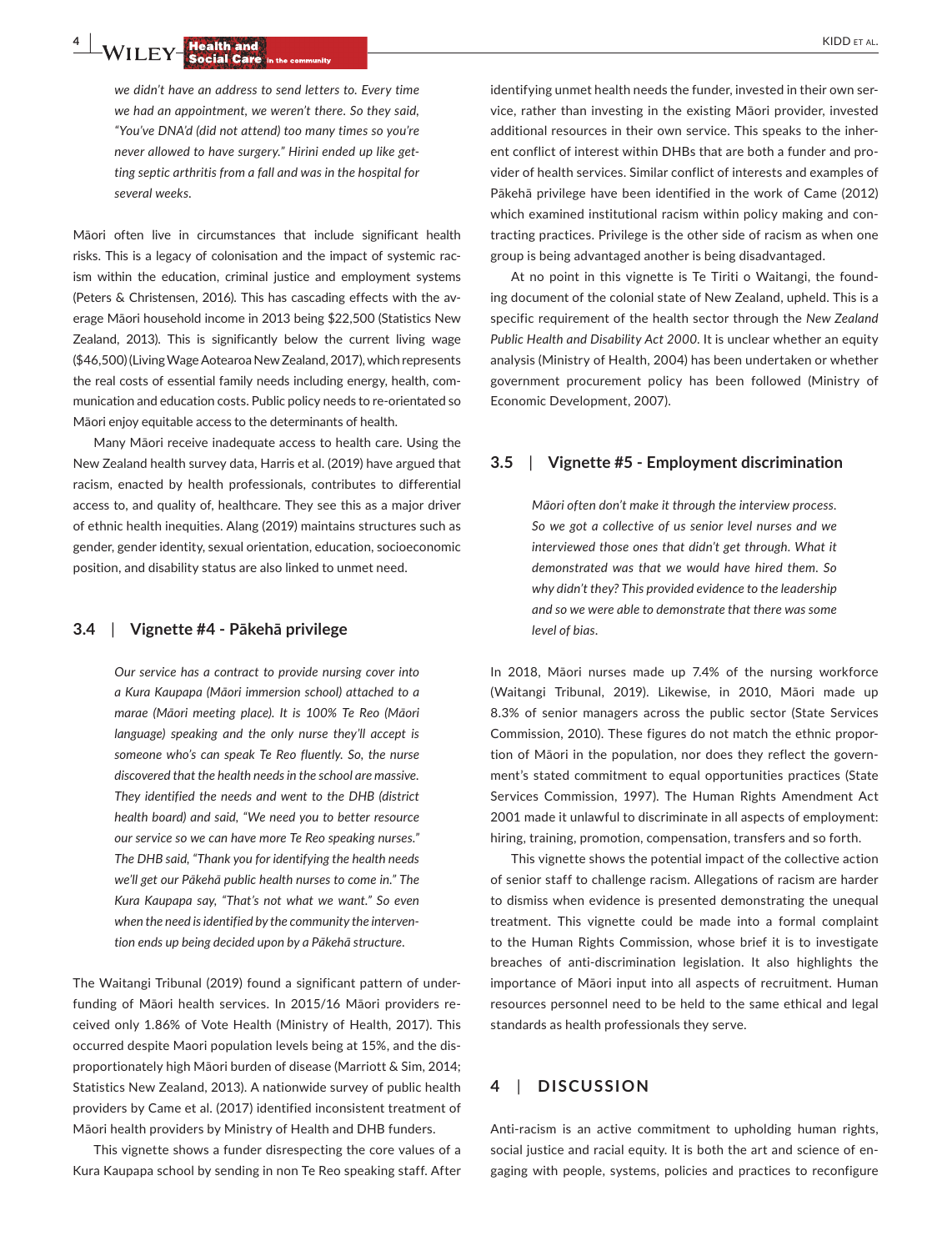ethnic power imbalances. Anti-racism interventions can range from small micro-level interventions through to macro-level structural interventions and strategic planning. Informed by our analysis of the vignettes, we prose anti-racism interventions for the health sector.

## **4.1**  | **Micro-level interventions**

Micro level refers to interventions focused at the individual level; confronting one's own racism and interactions of individuals and small groups. The following interventions (see Table 1) could be undertaken by practitioners, policy makers, managers, administrators and researchers either alone or with others. Building one's antiracism competencies (Came & Da Silva, 2011) can be embedded within one's professional development planning and/or as part of a personal lifelong learning commitment.

Having secured a base of anti-racism competence, another challenge is to take action within one's sphere of influence. All concerted anti-racism efforts by allies needs to be pursued in dialogue with those affected (Margaret & Came, 2019). Anti-racism interventions can lead to negative backlash against those targeted by racism; this needs to be actively considered in the planning of actions (Duckitt, 2001). Skills from all parts of one's life can be transferable into anti-racism interventions; it can be useful to play to existing strengthens. Some might be good at writing complaints or using humour to defuse a situation.

From the vignettes, micro-aggression and mono-cultural practice can be addressed through micro-level interventions.

# **4.2**  | **Meso-level interventions**

Meso level interventions focus on groups, professional disciplines and institutions. At this level the work involves mobilising and retaining people to collaborate with, as collective action allows the

#### **TABLE 1** Micro anti-racism interventions

|                        | <b>Possible interventions</b>                                                                                                                                                                                                                                                                                                                                                                                                                                                                                                                                                                                                                                                  |
|------------------------|--------------------------------------------------------------------------------------------------------------------------------------------------------------------------------------------------------------------------------------------------------------------------------------------------------------------------------------------------------------------------------------------------------------------------------------------------------------------------------------------------------------------------------------------------------------------------------------------------------------------------------------------------------------------------------|
| Micro<br>interventions | • Engage in critical reflective practice<br>(Alang, 2019).<br>• Develop critical consciousness of race,<br>racism and privilege, including unlearning<br>colonial history (Huygens, 2007).<br>$\bullet$ Spend time in Te Ao Māori (the Māori world)<br>and learn (at least) basic Te Reo Māori me<br>ōna tikanga (and protocols) (Paradies, 2005).<br>• Learn non-violent conflict resolution (Kemp<br>& Fry, 2014).<br>• Engage in bystander interventions - call out<br>racism while maintaining mana (esteem) of<br>all involved (Nelson et al., 2011).<br>• Manaaki (support) and engage in kotahitanga<br>(solidarity) with those targeted by racism<br>(Margaret, 2013). |

generation of more robust and creative strategies (Selvanathan et al., 2018). Anti-racism at this level needs to be strategic and focussed on achieving intentional outcomes.

Often this work can be campaign based such as trying to ensure policy is changed so racial equity analysis occurs consistently in all strategic planning. It is advantageous to recruit people that have influence to champion the kaupapa (mission) and to explain and tautoko (support) the campaign. It is useful also to gauge the current racial climate and ensure your campaign will not undermine Māori initiatives.

Health activist network STIR: Stop Institutional Racism (Came et al., 2016) has been systematically working towards ending racism in the public health sector. Their focus has been on mobilising supports through engaging in decolonisation training, generating evidence of racism in policy making and contracting and using that evidence to inform submissions, media commentary, evidence briefs to the Waitangi Tribunal and United Nations human rights bodies. This network not only focuses primarily at meso level but also has ambitions to enter coalitions to operate at a macro level (Table 2).

## **4.3**  | **Macro-level interventions**

Macro-level interventions focus on systems, policies and society at large. The following interventions (Table 3) could be undertaken by a committed band of skilled people. Success is more likely to occur through a planned course of action (Came et al., 2021; Came & McCreanor, 2015) rather than an ad hoc approach. Collective impact (Boyce, 2013) and

#### **TABLE 2** Meso-level interventions

|                      | <b>Possible interventions</b>                                                                                                                                                                                                                                                                                                                                                                                                                                                                                                                                                                                                                                                                                                                                                                                                               |
|----------------------|---------------------------------------------------------------------------------------------------------------------------------------------------------------------------------------------------------------------------------------------------------------------------------------------------------------------------------------------------------------------------------------------------------------------------------------------------------------------------------------------------------------------------------------------------------------------------------------------------------------------------------------------------------------------------------------------------------------------------------------------------------------------------------------------------------------------------------------------|
| Meso<br>intervention | Organise and evaluate professional anti-<br>racist education initiatives (Berman &<br>Paradies, 2010).<br>• Monitor human resources practices to ensure<br>they are configured so Maori are shortlisted,<br>recruited, retained and promoted within the<br>health sector (Monaghan, 2010).<br>• Advocate for the trusting of Indigenous<br>knowledge, evidence and solutions; including<br>addressing the impact of historic racism and<br>inter-generational trauma in service and care<br>planning (Paradies, 2005).<br>• Normalise racial equity analysis in service<br>development and planning (Alang, 2019).<br>• Engage in critical public policy analysis using<br>tools such as Critical Tiriti Analysis (Came<br>et al., 2020).<br>• Mobilise to form anti-racist action networks<br>in your workplace or discipline to transform |
|                      | racism (Came et al., 2016).                                                                                                                                                                                                                                                                                                                                                                                                                                                                                                                                                                                                                                                                                                                                                                                                                 |
|                      | • Engage in monitoring and reporting processes<br>of United Nations human rights bodies (Came<br>et al., 2016).                                                                                                                                                                                                                                                                                                                                                                                                                                                                                                                                                                                                                                                                                                                             |
|                      | • Generate empirical evidence of the dynamics<br>of racism and anti-racism (Came et al., 2016).                                                                                                                                                                                                                                                                                                                                                                                                                                                                                                                                                                                                                                                                                                                                             |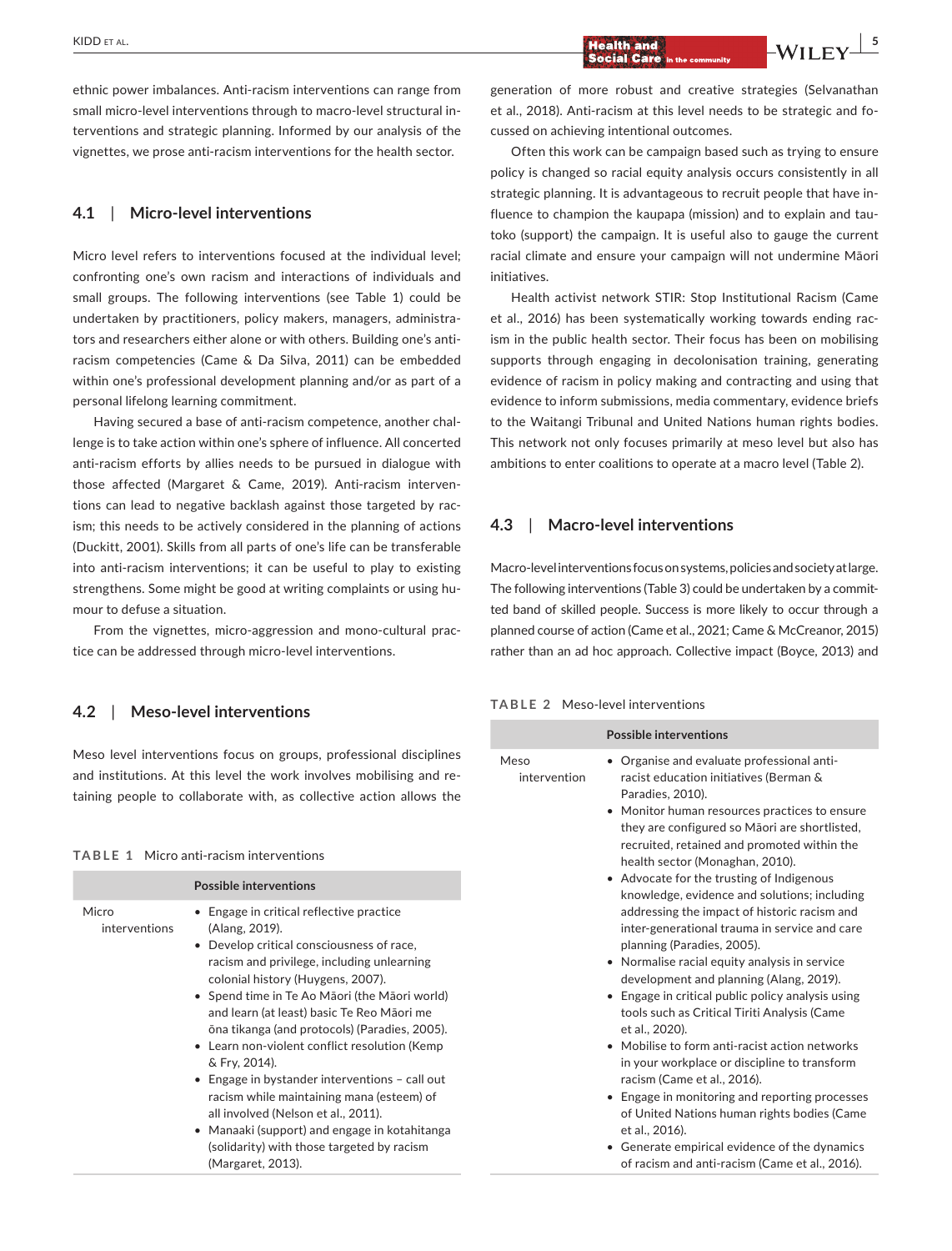**6 | 14**/**II From Property <b>Except AL. CONSUMING A REPORT ALL STATES ALL STATES ALL STATES ALL STATES ALL STATES ALL STATES ALL STATES ALL STATES ALL STATES ALL STATES ALL STATES ALL STATES ALL STATES ALL STATES AL** 

**TABLE 3** Macro-level anti-racism interventions

|                    | <b>Possible interventions</b>                                                                                                                                                                                                                                                                                                                                                                                                                                                                                                                                                                                                                                                                                                                                                                                                                                                                                                                                                                                                                                                               |
|--------------------|---------------------------------------------------------------------------------------------------------------------------------------------------------------------------------------------------------------------------------------------------------------------------------------------------------------------------------------------------------------------------------------------------------------------------------------------------------------------------------------------------------------------------------------------------------------------------------------------------------------------------------------------------------------------------------------------------------------------------------------------------------------------------------------------------------------------------------------------------------------------------------------------------------------------------------------------------------------------------------------------------------------------------------------------------------------------------------------------|
| Macro intervention | • Engage in advocacy to ensure the upholding of Te Tiriti o Waitangi and the implementation of the WAI 2575 findings<br>(Waitangi Tribunal, 2019).<br>• Advocate for the Waitangi Tribunal to have the resources it needs to timely process claims around breaches of Te<br>Tiriti (Came & McCreanor, 2015).<br>• Develop /resource and implement comprehensive national, regional and institution specific strategies to eliminate<br>racism (Came & MCCreanor, 2015).<br>• Form short-term and/or long-term coalitions to engage in collective advocacy to address the uneven access to the<br>determinants of health. E.g. ethnic income/wealth disparities (Wallack, 2019).<br>Decolonise health, policy and management curriculum in western universities to ensure the Academy produces<br>$\bullet$<br>clinically and culturally competent staff (Hutchings & Lee, 2016).<br>• Develop and resource a national action plan to end institutional racism in Aotearoa across the public sector that<br>includes transparent reporting and monitoring mechanisms (United Nations, 2014). |
|                    | Possible interventions                                                                                                                                                                                                                                                                                                                                                                                                                                                                                                                                                                                                                                                                                                                                                                                                                                                                                                                                                                                                                                                                      |
| Macro intervention | • Engage in advocacy to ensure the upholding of Tiriti o Waitangi and the implementation of the WAI 2575 findings<br>(Waitangi Tribunal, 2019).<br>• Advocate for the Waitangi Tribunal to have the resources it needs to timely process claims around breaches of te<br>Tiriti (Came and McCreanor, 2015).<br>• Develop/resource and implement comprehensive national, regional and institution specific strategies to eliminate<br>racism (Came and McCreanor, 2015).<br>• Form short-term and/or long-term coalitions to engage in collective advocacy to address the uneven access to the<br>determinants of health. E.g. ethnic income/wealth disparities (Wallack, 2019).<br>• Decolonise health, policy and management curriculum in western universities to ensure the Academy produces<br>clinically and culturally competent staff (Hutchings & Lee, 2016).<br>Develop and resource a national action plan to end institutional racism in Aotearoa across the public sector that<br>includes transparent reporting and monitoring mechanisms (United Nations, 2014).              |

systems change (Griffith, et al., 2007; Stroh, 2015) both hold great potential for their application to anti-racism. International human rights frameworks and their reporting mechanisms are also potentially helpful political leverage to challenge racism at this level.

To address racism against Māori Te Tiriti o Waitangi needs to be central to any substantive anti-racism endeavour. Te Tiriti sets out the terms and conditions of the relationship between Māori and the Crown (government) to enable settlement. At an organisational level this means Crown agencies such as the Ministry of Health and DHBs; as well as health providers, professional disciplines and practitioners, need to take responsibility to address Te Tiriti (Berghan et al., 2017; Margaret, 2016). When Te Tiriti is upheld institutional racism will not be present in the health system (Came et al., 2019).

Pākehā privilege, employment discrimination, complexity and the cost of racism can all be addressed through macro-level interventions.

Vignettes are a useful tool for investigating sites of racism and reflexively generating anti-racism interventions. The inclusion of realworld data presented in vignette form enables a deeper engagement with the practice and consequences of racism and provides the opportunity for individuals and groups to devise anti-racism strategies that fit within their own practice settings. Health practitioners, administrators, policy makers, managers and researchers can all engage in anti-racism within their respective spheres of influence. Collective action allows mutual support, the fellowship of sharing strategies and insights to mobilise more effectively against racism.

The concept of using vignettes to generate in-house anti-racism interventions would benefit from further exploration. For maximum efficacy this technique would seem to sit best within the context of

a planned system-based organisational change process. Regular vignette sessions as part of regular professional development sessions could support the establishment of an anti-racist learning culture within an organisation.

## **ACKNOWLEDGEMENTS**

Thanks to the hard-working nurses that supported the focus groups. Your input was invaluable and continues to inform our thinking. Thanks to Dr Sarah Herbert for here early involvement in this project and contributions to data collection.

#### **CONFLICTS OF INTEREST**

The authors have no conflicts of interest to declare.

#### **DATA AVAILABILITY STATEMENT**

Data are available from the authors on request.

# **ORCID**

- *J. Kidd* <https://orcid.org/0000-0002-6896-3968>
- *H. Came* <https://orcid.org/0000-0002-1119-3202>
- *T. McCreanor* <https://orcid.org/0000-0002-2295-9605>

#### **REFERENCES**

- Alang, S.M. (2019). Mental health care among blacks in America: Confronting racism and constructing solutions. *Health Services Research*, *54*(2), 346–355.<https://doi.org/10.1111/1475-6773.13115>
- Berghan, G., Came, H., Doole, C., Coupe, N., Fay, J., McCreanor, T., & Simpson, T. (2017). *Te Tiriti-based practice in health promotion*. STIR: Stop Institutional Racism.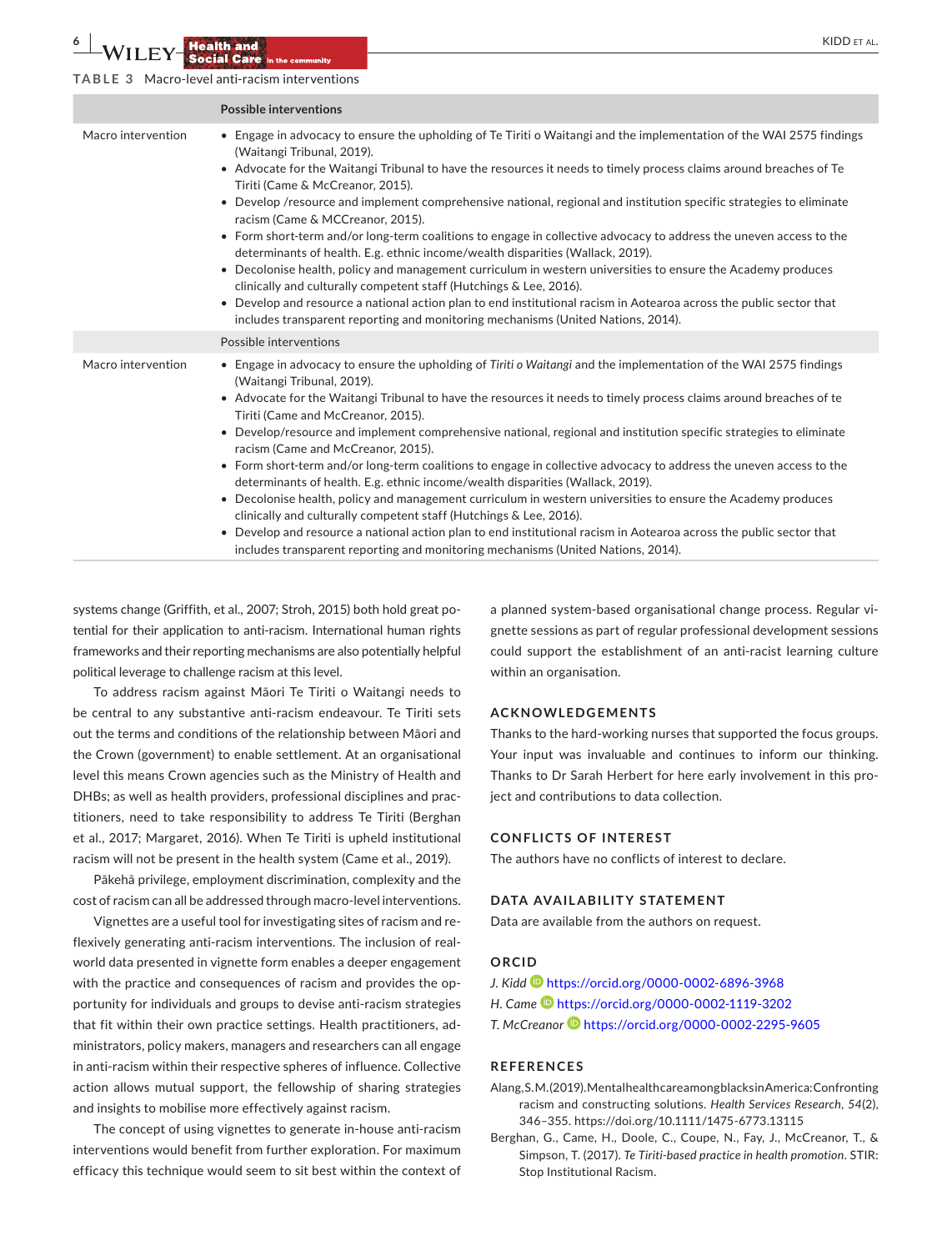- Berman, G., & Paradies, Y. (2010). Racism, disadvantage and multiculturalism: Towards effective anti-racist praxis. *Ethnic and Racial Studies*, *33*(2), 214–232. [https://doi.org/10.1080/0141987080](https://doi.org/10.1080/01419870802302272) [2302272](https://doi.org/10.1080/01419870802302272)
- Boyce, B. (2013). Collective impact: Aligning organizational efforts for broader social change. *Journal of the Academy of Nutrition and Dietectics*, *113*(4), 495–497. [https://doi.org/10.1016/j.](https://doi.org/10.1016/j.jand.2013.01.026) [jand.2013.01.026](https://doi.org/10.1016/j.jand.2013.01.026)
- Came, H. (2012). *Institutional racism and the dynamics of privilege in public health*. Waikato University. (Unpublished doctorate).
- Came, H., Baker, M., & McCreanor, T. (2021). Structural racism, constitutional transformation and the New Zealand health sector: Learnings from the Matike Mai Aotearoa report. *Journal of Bioethical Inquiry*, *18*(1), 59–70. <https://doi.org/10.1007/s11673-020-10077-w>
- Came, H., & da Silva, S. (2011). Building political competencies for the transformation of racism in Aotearoa. *Kotuitui*, *6*(1–2), 113–123. <https://doi.org/10.1080/1177083X.2011.615332>
- Came, H., Doole, C., McKenna, B., & McCreanor, T. (2017). Institutional racism in public health contracting: Findings of a nationwide survey from New Zealand. *Social Science and Medicine*, [https://doi.](https://doi.org/10.1016/j.socscimed.2017.06.002) [org/10.1016/j.socscimed.2017.06.002](https://doi.org/10.1016/j.socscimed.2017.06.002)
- Came, H., & McCreanor, T. (2015). Pathways to transform institutional (and everyday) racism in New Zealand. *Sites: Journal of Social Anthropology and Cultural Studies*, *12*(2), 24–48. [https://doi.](https://doi.org/10.11157/sites-vol12isss2id290) [org/10.11157/sites-vol12isss2id290](https://doi.org/10.11157/sites-vol12isss2id290)
- Came, H., McCreanor, T., Manson, L., & Nuku, K. (2019). Upholding Te Tiriti: Ending institutional racism and Crown inaction on health equity. *New Zealand Medical Journal*, *132*(1492), 62–66.
- Came, H., McCreanor, T., & Simpson, T. (2016). Utilising health activism to remove barriers to indigenous health in Aotearoa New Zealand. *Critical Public Health*, *27*(4), 515–521. [https://doi.](https://doi.org/10.1080/009581596.2016.1239816) [org/10.1080/009581596.2016.1239816](https://doi.org/10.1080/009581596.2016.1239816)
- Came, H., O'Sullivan, D., & McCreanor, T. (2020). Introducing Critical Tiriti Analysis through a retrospective review of the New Zealand Primary Health Care Strategy. *Ethnicities*, *20*(3), 434–456. [https://](https://doi.org/10.1177/1468796819896466) [doi.org/10.1177/1468796819896466](https://doi.org/10.1177/1468796819896466)
- Duckitt, J. (2001). Reducing prejudice: An historical and multi-level approach. In M. Augoustinos, & K. Reynolds (Eds.), *Understanding prejudice, racism and social conflict* (pp. 253–273). Sage.
- Dunn, K., & Geeraert, P. (2003). The geography of 'race' and 'racism'. *GeoDate*, *16*(3), 1–6.
- Geronimus, A. (1992). The weathering hypothesis and the health of African-American women and infants: Evidence and speculations. *Ethnicity and Disease*, *2*(3), 207–221.
- Griffith, D., Mason, M., Yonas, M., Eng, E., Jefferies, V., Pliheik, S., & Parks, B. (2007). Dismantling institutional racism: Theory and action. *American Journal of Community Psychology*, *39*, 381–392. <https://doi.org/10.1007/s10464-007-9117-0>
- Harris, R. B., Cormack, D. M., & Stanley, J. (2019). Experience of racism and associations with unmet need and healthcare satisfaction: The 2011/12 adult New Zealand Health Survey. *Australian & New Zealand Journal of Public Health*, *43*(1), 75–80. [https://doi.](https://doi.org/10.1111/1753-6405.12835) [org/10.1111/1753-6405.12835](https://doi.org/10.1111/1753-6405.12835)
- Hooper, B. L. (2014). Using case studies and videotaped vignettes to facilitate the development of critical thinking skills in new graduate nurses. *Journal for Nurses in Professional Development*, *30*(2), 87–91. <https://doi.org/10.1097/nnd.0000000000000009>
- Hudson, M, Milne, M, Reynolds, P, Russell, K, & Smith, B(2010). *Te Ara Tika: Guidelines for Māori Research Ethics: A framework for researchers and ethics committee members*. Health Research Council of New Zealand. [https://](https://www.hrc.govt.nz/resources/te-ara-tika-guidelines-maori-research-ethics-0) [www.hrc.govt.nz/resources/te-ara-tika-guidelines-maori-research](https://www.hrc.govt.nz/resources/te-ara-tika-guidelines-maori-research-ethics-0)[ethics-0](https://www.hrc.govt.nz/resources/te-ara-tika-guidelines-maori-research-ethics-0)
- Hughes, R. (1998). Considering the vignette technique and its application to a study of drug injecting and HIV risk and safer behaviour. *Sociology of Health and Illness*, *20*(3), 381–400. [https://doi.](https://doi.org/10.1111/1467-9566.00107) [org/10.1111/1467-9566.00107](https://doi.org/10.1111/1467-9566.00107)
- Hutchings, J., & Lee, J. (2016). *Decolonisation in Aotearoa: Education, research and practice*. NZCER Press.
- Huygens, I. (2007). *Process of Pakeha change in response to the Treaty of Waitangi*. Waikato University. (Doctoral dissertation).
- Jansen, P., Bacal, K., & Crengle, S. (2008). *He Ritenga Whakaaro: Māori experiences of health services*. Mauri Ora Associates.
- Jones, C. (2000). Levels of racism: A theoretical framework and a gardener's tale. *American Journal of Public Health*, *90*(8), 1212–1215. <https://doi.org/10.2105/AJPH.90.8.1212>
- Kemp, G., & Fry, D. P. (2014). *Keeping the peace: Conflict resolution and peaceful societies around the world*. Routledge.
- Kidd, J., Came, H., Herbert, S., & McCreanor, T. (2020). Māori and Tauiwi nurses' perspectives of anti-racism praxis: Findings from a qualitative pilot study. *AlterNative: an International Journal of Indigenous Peoples*, *16*(4), 387–394. [https://doi.org/10.1177/1177180120](https://doi.org/10.1177/1177180120974673) [974673](https://doi.org/10.1177/1177180120974673)
- Margaret, J. (2002). *Pakeha treaty work: Unpublished material*. Manukau Institute of Technology, Treaty Resource Centre.
- Margaret, J. (2013). *Working as allies: Supporters of indigenous justice reflect*. Auckland Workers Educational Association.
- Margaret, J. (2016). *Ngā rerenga o te Tiriti: Community organisations engaging with the Treaty of Waitangi*. Treaty Resource Centre.
- Margaret, J., & Came, H. (2019). Organizing—What do white people need to know to be effective antiracism allies within public health?. In C. Ford, D. Griffith, M. Bruce, & K. Gilbert. (Eds.), *Racism: Science & Tools for the Public Health Professional*. APHA Press.
- Marriott, L., & Sim, D. (2014). *Indicators of inequality for Māori and Pacific people [Working paper 09/2014]*. Victoria University.
- Marsden, M. (2003). *The woven universe: Selected writings of Rev Maori Marsden*. Estate of Rev. Maori Marsden.
- McAllister, T., Kidman, J., Rowley, O., & Theodore, R. (2019). Why isn't my professor Māori? A snapshot of the academic workforce in New Zealand universities. *Mai Journal*, *8*(2), 235–239. [https://doi.](https://doi.org/10.20507/MAIJournal.2019.8.2.10) [org/10.20507/MAIJournal.2019.8.2.10](https://doi.org/10.20507/MAIJournal.2019.8.2.10)
- McCreanor, T. (2009). Challenging and countering anti-Maori discourse: Practices for decolonisation. Paper presented at the New Zealand Psychological Society Conference. Palmerston North, New Zealand. [http://shore.ac.nz/projects/PsychologicalSocietyKeyno](http://shore.ac.nz/projects/PsychologicalSocietyKeynote.pdf) [te.pdf](http://shore.ac.nz/projects/PsychologicalSocietyKeynote.pdf)
- Ministerial Advisory Committee on a Māori Perspective for the Department of Social Welfare (1988). *Puao te ata tu (Day break)*. Department of Social Welfare.
- Ministry of Economic Development (2007). *Government procurement in New Zealand: Policy guide for purchasers*. Retrieved from [http://](http://www.med.govt.nz/upload/17603/policy-guide-200207.pdf) [www.med.govt.nz/upload/17603/policy-guide-200207.pdf](http://www.med.govt.nz/upload/17603/policy-guide-200207.pdf)
- Ministry of Health (2004). *A health equity assessment tool (equity lens) for tackling inequalities in health*. Ministry of Ecomonic Development.
- Ministry of Health (2017). *Funding to Māori health providers by the ministry of health and district health boards, 2011/12 to 2015/16*. Author.
- Ministry of Health (2018). *Health workforce New Zealand: Annual report to the Minister of Health 1 July 2016 to 30 June 2017*. Author.
- Monaghan, C. H. (2010). Working against the grain: White privilege in human resource development. *New Directions for Adult & Continuing Education*, *125*(53), 53–63.
- Mutu, M. (2019). The Treaty claims settlement process in New Zealand and its impact on Māori. *Land*, *8*(152), 1–18. [https://doi.](https://doi.org/10.3390/land8100152) [org/10.3390/land8100152](https://doi.org/10.3390/land8100152)
- Nelson, J., Dunn, K., & Paradies, Y. (2011). Bystander anti-racism: A review of the literature. *Analyses of Social Issues and Public Policy*, *11*(1), 263–284.<https://doi.org/10.1111/j.1530-2415.2011.01274>
- Paradies, Y. (2005). Anti-racism and indigenous Australians. *Analyses of Social Issues and Public Policy*, *5*(1), 1–28. [https://doi.](https://doi.org/10.1111/j.1530-2415.2005.00053.x) [org/10.1111/j.1530-2415.2005.00053.x](https://doi.org/10.1111/j.1530-2415.2005.00053.x)
- Paradies, Y., Ben, J., Denson, N., Elias, A., Priest, N., Pieterse, A., Gupta, A., Kelaher, M., & Gee, G. (2015). Racism as a determinant of health: